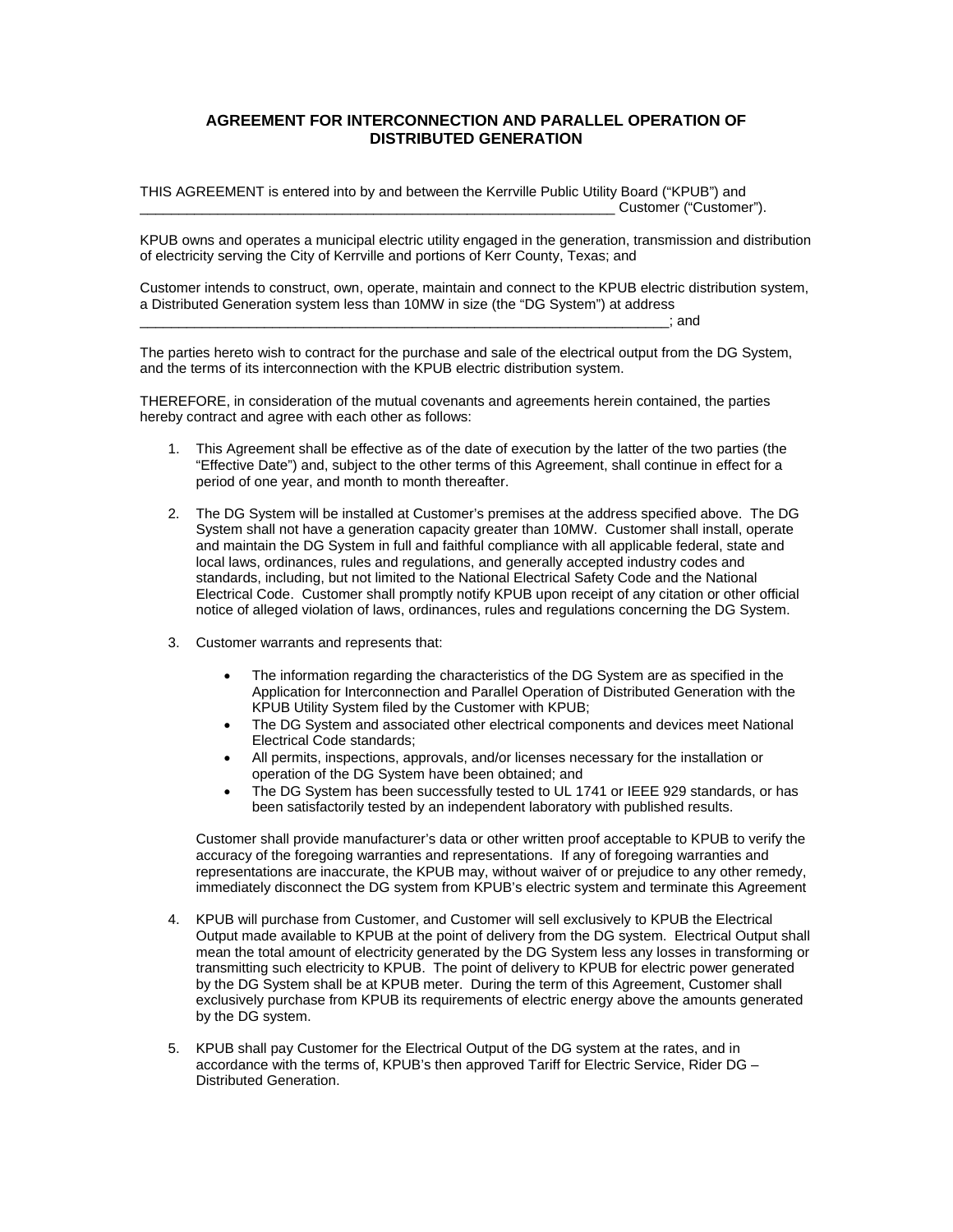- 6. Customer shall be solely responsible for the design, installation, operation, maintenance, and repair of the DG System and Customer's interconnection facilities. The interconnection of the DG System to KPUB's electrical distribution system shall comply with the Public Utility Commission of Texas Substantive Rules §25.212 relating to Technical Requirements for Interconnection and Parallel Operation of On-Site Distributed Generation, (16 Texas Administrative Code §25.212) or any successor rule addressing distributed generation. KPUB shall inspect the DG System and the interconnection equipment. All costs to interconnect with KPUB's electric distribution system shall be the responsibility of Customer. KPUB shall not be required to take or pay for any energy generated by the DG System until the DG System successfully passes KPUB's Field Inspection and Customer shall have reimbursed KPUB for all its interconnection costs. Maintenance of the DG System shall be performed in accordance with the applicable manufacturer's recommended maintenance schedule.
- 7. KPUB shall not be obligated to accept, and shall have the right to require Customer to temporarily curtail, interrupt, or reduce, deliveries of energy in order to construct, install, maintain, repair, replace, remove, investigate, inspect, or test any part of the interconnection facilities, equipment, or any part of KPUB's electric system. KPUB may disconnect, without notice, the DG System from the electric distribution system, if, in KPUB's opinion, a hazardous condition exists and such immediate action is necessary to protect persons, or KPUB's facilities or other customers' facilities from damage or interference caused by Customer's DG System or lack of properly operating protective devices.
- 8. Customer hereby grants KPUB access on and across its property at any reasonable time to inspect the DG System and the interconnection equipment, to read or test meters and metering equipment, and to operate, maintain and repair KPUB's facilities. No inspection by KPUB of the DG System or the interconnection facilities shall impose on KPUB any liability or responsibility for the operation, safety or maintenance of the DG system or Customer's interconnection facilities.
- 9. The Customer shall provide and install, at the Customer's expense, a visible break disconnect switch acceptable to KPUB at its sole discretion. The disconnect switch will be located so as to be readily accessible to KPUB personnel in a location mutually acceptable to Customer and KPUB. The disconnect switch shall be capable of being secured in an open position by a KPUB padlock.
- 10. Customer shall indemnify, defend and save harmless KPUB, its elected and non-elected officials, officers, agents and employees from and against any and all liabilities, losses, claims, damages, actions, suits or demands for damages (including costs and attorney's fees, both at trial and on appeal) arising out of, resulting from, or in any manner connected with the breach of any warranty or representation made by Customer in this Agreement, or in any manner connected with the design, construction, operation, maintenance or repair of any part of Customer's DG System or interconnection facilities, including, without limitation liabilities, losses, claims, damages, actions, suits or demands for damages for or on account of personal injury to, or death of, any person, or damage to, or destruction or loss of, property belonging to Customer, KPUB or any third person.
- 11. If Customer's DG System has a generating capacity of greater than 10 kilowatts (kW) for a residential customer or 50 kW for a commercial customer, the Customer shall maintain liability insurance including contractual liability insurance covering the indemnity agreement set forth herein, with KPUB as a named insured, which insures KPUB against all claims for property damage and for personal injury or death arising out of, resulting from or in any manner connected with the installation, operation and maintenance of the Customer's DG System. The amount of such insurance coverage shall be at least \$500,000 per occurrence, \$1,000,000 general aggregate. Within 10 days of the date of this Agreement Customer shall furnish a certificate from Customer's insurance carrier showing that it has complied with the provisions of this section and providing that the insurance policy will not be changed or canceled during its term without written 30 day notice to KPUB.